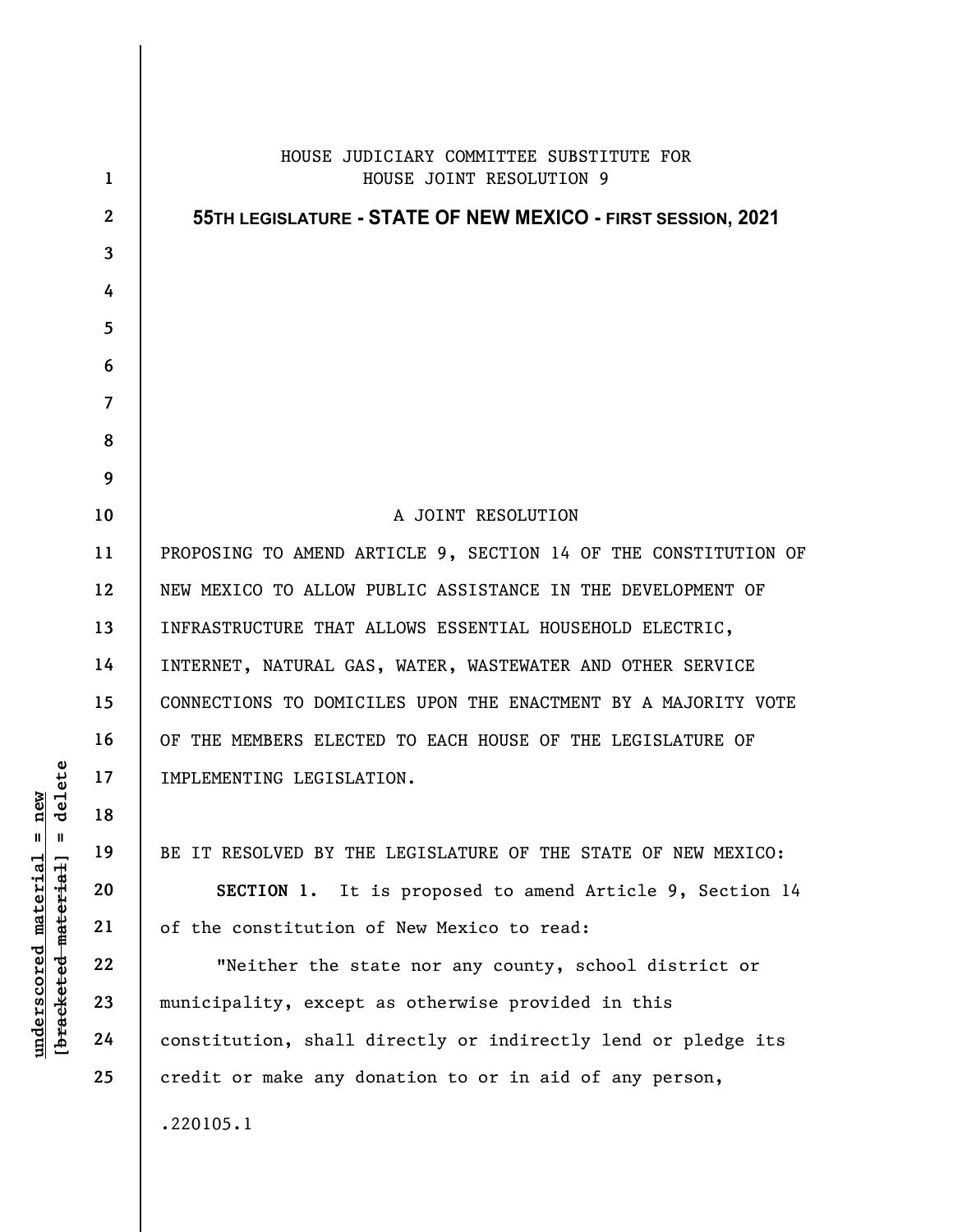1

2

3

4

5

6

7

8

9

10

11

12

13

14

15

16

17

18

19

20

21

association or public or private corporation or in aid of any private enterprise for the construction of any railroad except as provided in Subsections A through  $[G]$  H of this section.

A. Nothing in this section prohibits the state or any county or municipality from making provision for the care and maintenance of sick and indigent persons.

understand more and who has been<br>
service in the armed<br>
service in the armed<br>
the period from Augus<br>
of the Vietnam confli<br>
president of the Unit<br>
22<br>
23<br>
10ans to students of<br>
24<br>
Presidents of the stat<br>
24<br>
23<br>
24<br>
24 B. Nothing in this section prohibits the state from establishing a veterans' scholarship program for Vietnam conflict veterans who are post-secondary students at educational institutions under the exclusive control of the state by exempting such veterans from the payment of tuition. For the purposes of this subsection, a "Vietnam conflict veteran" is any person who has been honorably discharged from the armed forces of the United States, who was a resident of New Mexico at the original time of entry into the armed forces from New Mexico or who has lived in New Mexico for ten years or more and who has been awarded a Vietnam campaign medal for service in the armed forces of this country in Vietnam during the period from August 5, 1964 to the official termination date of the Vietnam conflict as designated by executive order of the president of the United States.

C. The state may establish by law a program of loans to students of the healing arts, as defined by law, for residents of the state who, in return for the payment of educational expenses, contract with the state to practice their .220105.1  $- 2 -$ 

22 23 24

25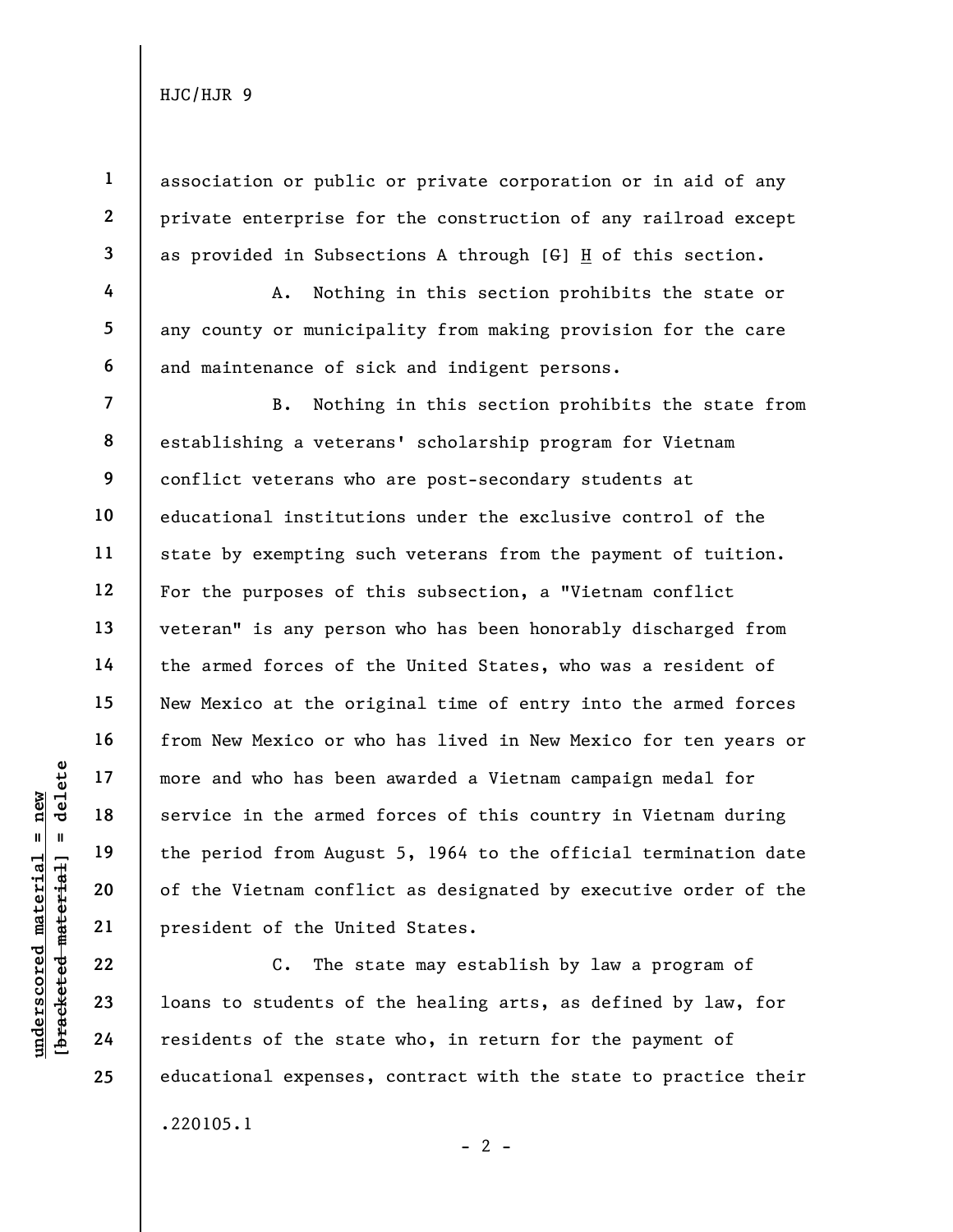2 profession for a period of years after graduation within areas of the state designated by law.

3 4 5 6 7 8 9 10 11 12 D. Nothing in this section prohibits the state or a county or municipality from creating new job opportunities by providing land, buildings or infrastructure for facilities to support new or expanding businesses if this assistance is granted pursuant to general implementing legislation that is approved by a majority vote of those elected to each house of the legislature. The implementing legislation shall include adequate safeguards to protect public money or other resources used for the purposes authorized in this subsection. The implementing legislation shall further provide that:

(1) each specific county or municipal project providing assistance pursuant to this subsection need not be approved by the legislature but shall be approved by the county or municipality pursuant to procedures provided in the implementing legislation; and

(2) each specific state project providing assistance pursuant to this subsection shall be approved by law.

underscored material implementing legislat<br>  $\begin{array}{ccc}\n\text{a} & \text{b} & \text{c} \\
\text{c} & \text{d} & \text{d} & \text{d} \\
\text{d} & \text{e} & \text{f} & \text{f} \\
\text{d} & \text{f} & \text{f} & \text{f} \\
\text{e} & \text{f} & \text{f} & \text{f} \\
\text{f} & \text{f} & \text{f} & \text{f} \\
\text{f} & \text{f} & \text{f} & \text{f} \\
\text{f} & \$ E. Nothing in this section prohibits the state, or the instrumentality of the state designated by the legislature as the state's housing authority, or a county or a municipality from:

> (1) donating or otherwise providing or paying .220105.1

> > $-3 -$

24 25

13

14

15

16

17

18

19

20

21

22

23

1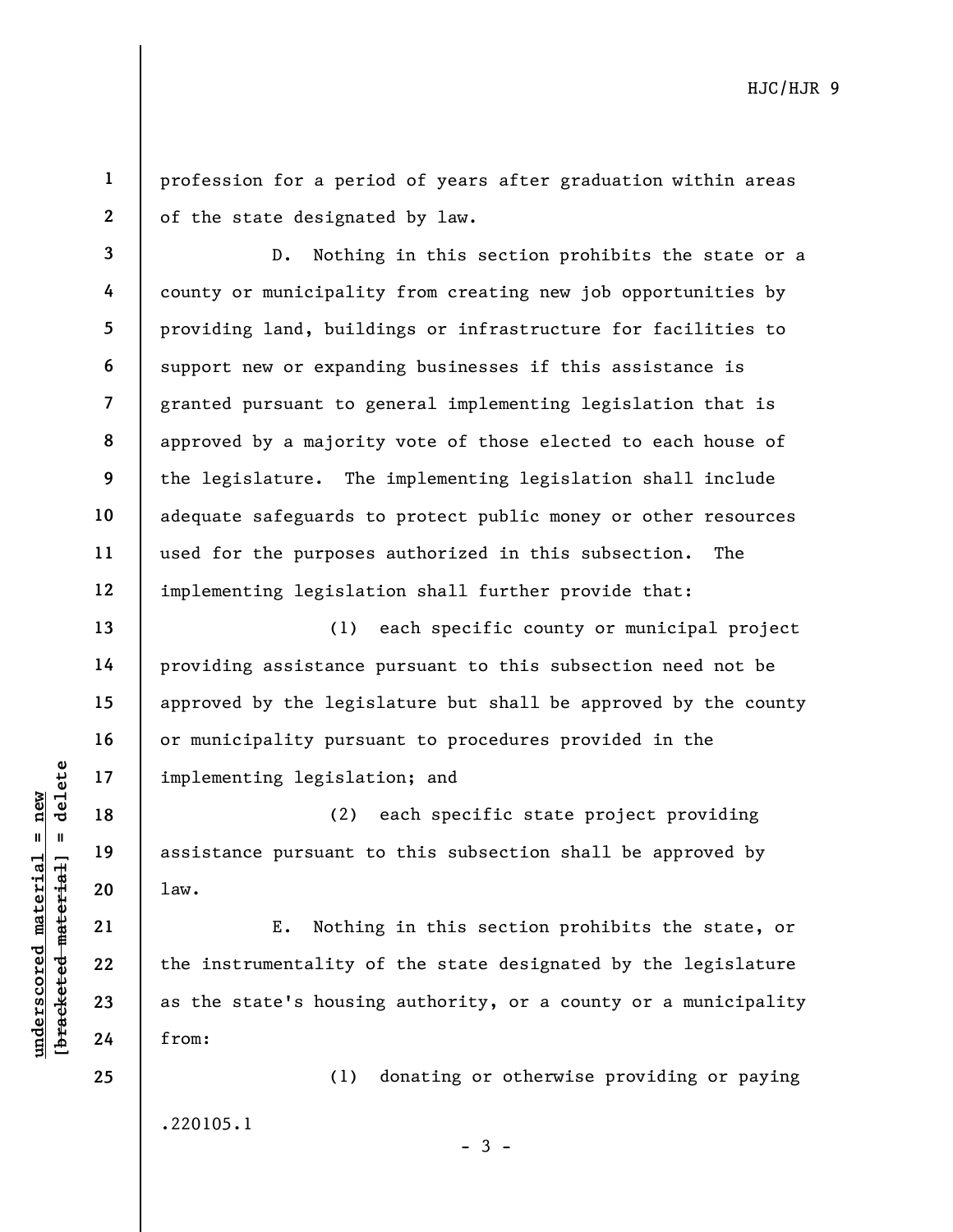underscore material material successful completion<br>
and 19<br>
underscore material successful completion<br>
by assistance authori<br>
21<br>
underscore material<br>
24<br>
prior formal approval 1 2 3 4 5 6 7 8 9 10 11 12 13 14 15 16 17 18 19 20 21 22 23 24 25 a portion of the costs of land for the construction on it of affordable housing; (2) donating or otherwise providing or paying a portion of the costs of construction or renovation of affordable housing or the costs of conversion or renovation of buildings into affordable housing; or (3) providing or paying the costs of financing or infrastructure necessary to support affordable housing projects. F. The provisions of Subsection E of this section are not self-executing. Before the described assistance may be provided, enabling legislation shall be enacted by a majority vote of the members elected to each house of the legislature. This enabling legislation shall: (1) define "affordable housing"; (2) establish eligibility criteria for the recipients of land, buildings and infrastructure; (3) contain provisions to ensure the successful completion of affordable housing projects supported by assistance authorized pursuant to Subsection E of this section; (4) require a county or municipality providing assistance pursuant to Subsection E of this section to give prior formal approval by ordinance for a specific affordable housing assistance grant and include in the ordinance the .220105.1

- 4 -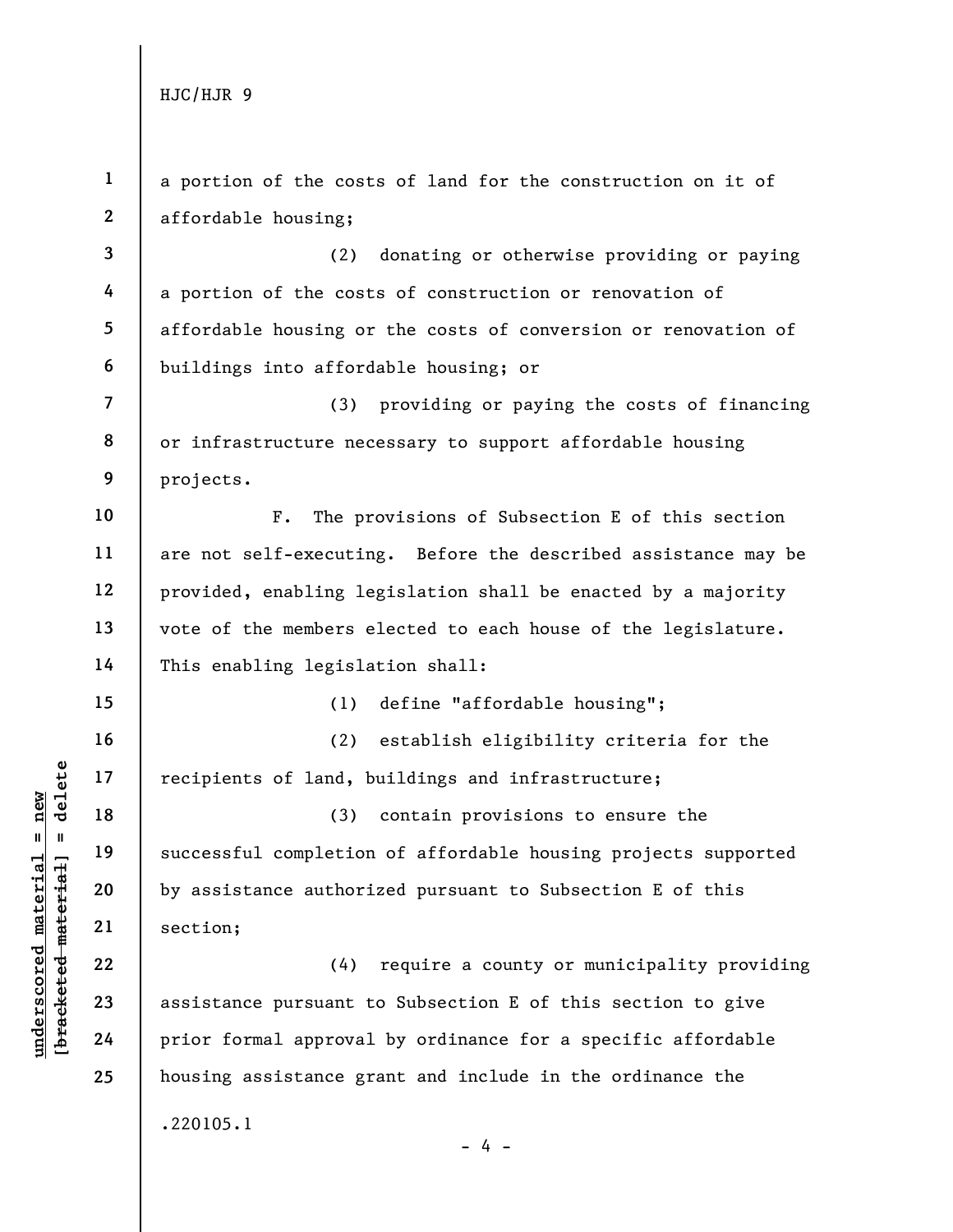## 1 conditions of the grant;

2 3 4 5 6 7 8 (5) require prior approval by law of an affordable housing assistance grant by the state; and (6) require the governing body of the instrumentality of the state, designated by the legislature as the state's housing authority, to give prior approval, by resolution, for affordable housing grants that are to be given by the instrumentality.

UNE INCREASED 17<br>
UNE INCREASED 18<br>
INCREASED 19<br>
UNE INCREASED 19<br>
UNE INCREASED 19<br>
UNE INCREASED 19<br>
UNE INCREASED 19<br>
UNE INCREASED 19<br>
UNE INCREASED 19<br>
UNE INCREASED 19<br>
UNE INCREASED 19<br>
UNE INCREASED 19<br>
UNE INCREA 9 10 11 12 13 14 15 16 17 18 19 20 21 22 23 24 25 G. Nothing in this section prohibits the state from establishing a veterans' scholarship program, for military war veterans who are post-secondary students at educational institutions under the exclusive control of the state and who have exhausted all educational benefits offered by the United States department of defense or the United States department of veterans affairs, by exempting such veterans from the payment of tuition. For the purposes of this subsection, a "military war veteran" is any person who has been honorably discharged from the armed forces of the United States, who was a resident of New Mexico at the original time of entry into the armed forces or who has lived in New Mexico for ten years or more and who has been awarded a southwest Asia service medal, global war on terror service medal, Iraq campaign medal, Afghanistan campaign medal or any other medal issued for service in the armed forces of this country in support of any United States military campaign or armed conflict as defined by congress or .220105.1

 $- 5 -$